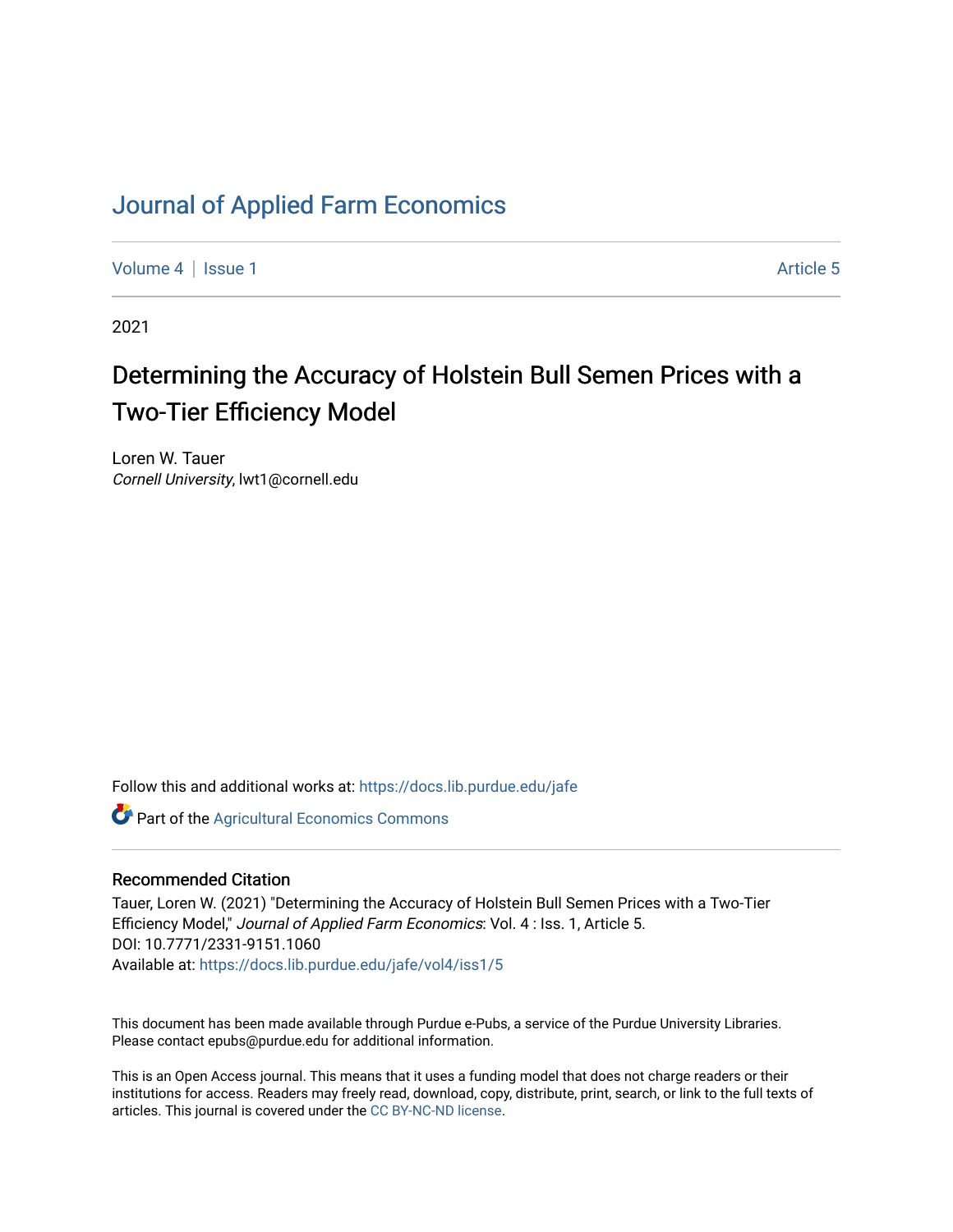# **Determining the Accuracy of Holstein Bull Semen Prices with a Two-Tier Efficiency Model**

Loren W. Tauer (Cornell University)

### **ABSTRACT**

The pricing accuracy of dairy bull semen available for artificial insemination is investigated using a price model cast in terms of a two-tier efficiency model, which allows estimating an overprice and underprice given the net return the bull's daughter is expected to contribute to the farm based upon the transmittable trait characteristics of a bull. The estimation produces statistically significant coefficients, including the coefficients for the overpricing and underpricing of the semen. The average estimate of overpricing is around 25%, and the average estimate of underpricing is around 33%. As expected, low semen prices tend to be underpriced and high semen prices tend to be overpriced.

### **KEYWORDS**

efficiency, genetic selection, semen price, two-tier model

# **INTRODUCTION**

Artificial insemination of dairy cows using semen from evaluated bulls is the norm in modern milk production. This allows a farmer to select from a myriad of bulls with transmittable traits that fit into the farm production system and remediates production deficiencies of individual cows or the herd. Hundreds of bulls are available for selection with a diverse set of traits. Those traits should determine the market price of a bull's semen; bulls with higher desired traits should have higher priced semen. This paper investigates the efficiency of bull semen prices using a price model cast in terms of a two-tier efficiency model, which allows estimating an overprice and underprice given the trait characteristics of a bull embedded in a performance index.

To assist farmers in bull selection, various bull valuation measures have been developed based upon the value of traits, with values reported for each available bull. The most common of these is called the Net Merit Value developed by the USDA, which is a measure of the net profitability that a bull's daughter should contribute to the profit of the dairy farm given the traits she receives from her father.<sup>1</sup> If a bull produces a high Net Merit Value, and produces high profits for the dairy farm, then that bull's semen should sell for a higher price. That relationship is tested by regressing the natural log of semen prices on Net Merit

50

Value and Net Merit Reliability allowing for random pricing error, as well as terms representing overpricing and underpricing of the semen. The results determine whether a semen price is overpriced or underpriced conditional upon Net Merit.

McGilliard (1978) published an extension type guideline for the dairy producer to determine the maximum price they can pay for profitable semen, using the proven milk production from daughters. Rogers and McDaniel (1989) investigated the impact of udder depth, teat placement, and foot angle in an index to improve breeding goals of milk yield and involuntary culling. They used selection index theory to calculate the value of inclusion of these components and found these characteristics to be of minor importance.

Richards and Jeffrey (1996) used a hedonic pricing model to identify the genetic traits of dairy bulls that determined the expected price of bull semen available in Canada. A Lifetime Profit Index in Canada, similar to Net Merit currently used in the United States, places economic values on trait characteristics based upon the direct and indirect profit these characteristics should generate in a replacement cow for a typical farm. They found that individual characteristics were better predictors of semen prices compared to the Lifetime Profit Index. The most important characteristics were milk volume, protein and fat content of the milk, with other characteristics being less important.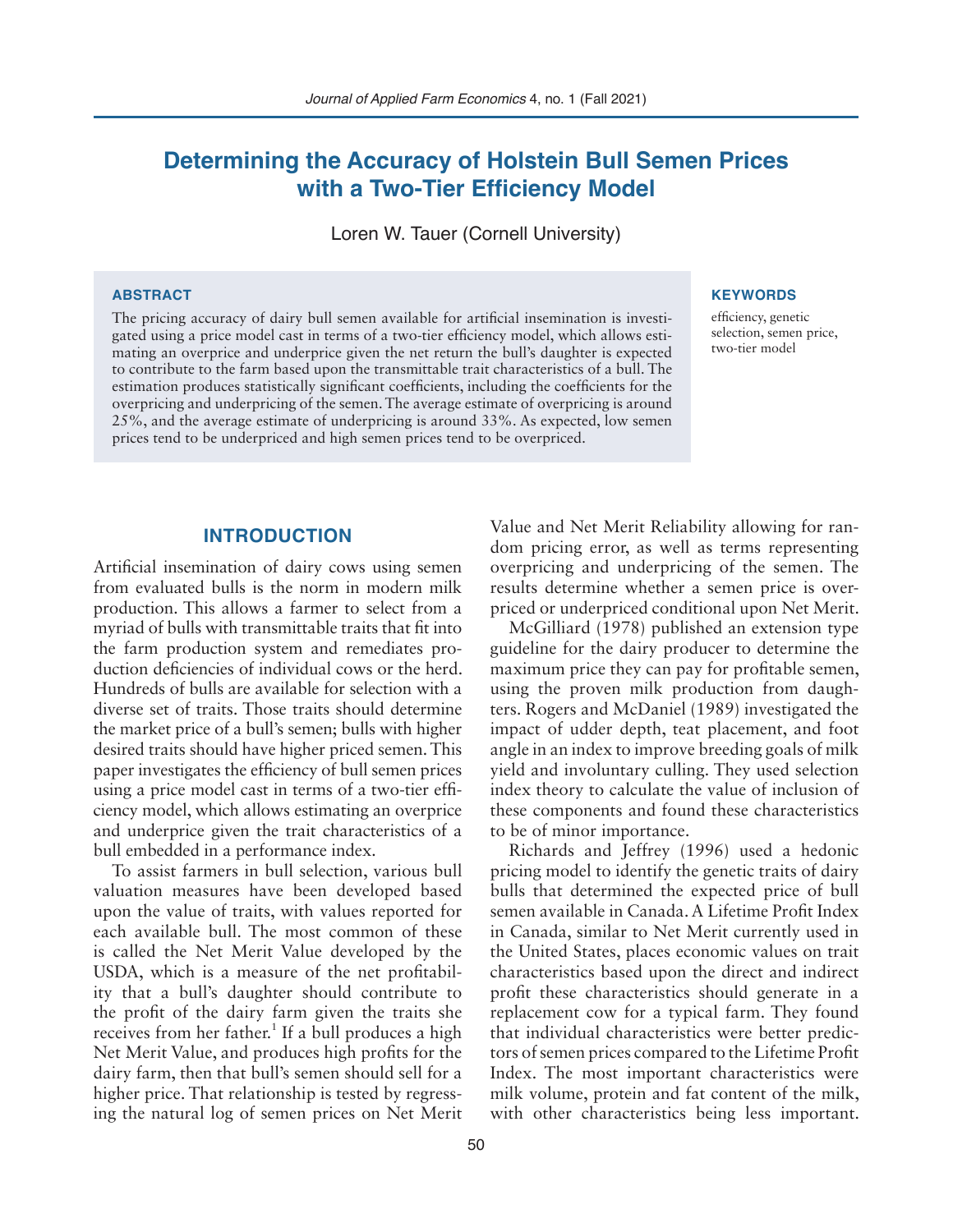That is logical since the sale of milk components directly contributes to the bottom line of the profit statement, with many of the other characteristics only indirectly contributing to profit.

Schroeder, Espinosa, and Goodwin (1992) also estimated the value of genetic traits for dairy bulls using a hedonic model and found that a composite performance index and the reliability of that index performed well as significant price determinates. Although they found that the individual traits performed equally well, the inclusion of both the index and individual traits performed the best, based upon the adjusted R square values.

A risk analysis approach to rank sires was completed by Rogers (1990), who specified an expected utility function, which included not only the expected Net Merit but also an estimate of the variance of Net Merit multiplied by a risk aversion coefficient. Using different risk aversion coefficients, including risk neutrality, he showed how the ranking of a set of 375 sires changed. The rank correlation was as low as 0.82 for risk aversion measure scenarios.

Wilder and Van Vleck (1988) used data on Holstein bulls and employed linear regression to determine which traits in sires were most important in determining the price of semen. They found that regression using only the TPI (Total Performance Index) explained as much variation in semen prices as regression using specific traits, which they concluded should not be surprising given the weights on the trait components in the TPI were similar to the regression using the trait components. That supports our use of the production indexes rather than a list of traits in estimating overprice or underprice of semen given the indexes.

The purpose of this paper is not to find determinates of semen price, established by demand and supply components, but rather to determine if semen price is correctly priced given the various traits published for each dairy bull, incorporated into a net performance index. To accomplish that semen price is regressed on individual bull valuation measure using a two-tier model. The twotier model was developed by Polachek and Yoon (1987), who applied the model to the labor market, where over- and underestimates of wage rates reflect the relative bargaining power of employers and employees. Kumbhakar and Parmeter (2009,) as well as Blanco (2017), similarly look at the labor market, and generally find employers with the bargaining power. Other applications include tourist bargaining (Zhang et al., 2017) and a real estate application by Xu et al. (2016). A recent application exploring correct pricing of U.S. Riesling wines was completed by Fried and Tauer (2019).

## **METHOD**

The two-tier method developed by Polachek and Yoon (1987) was used to estimate an expected price function, with estimation and decomposition of the residual into three components. The first component is a normal random error. The second and third components of the residual are additional distributions above and below the expected function in addition to the normal random error, which represent overpricing and underpricing of the semen. To ensure identification separate from the normal error, these second and third components are specified as exponential distributions. Estimation is by maximum likelihood.

The equation for the  $i_{th}$  observation is:

$$
y_i = x_i \delta + \varepsilon_i \tag{1}
$$

where  $y_i$  is the dependent variable,  $x_i$  is the vector of covariates,  $\delta$  is the corresponding parameter vector, and  $\varepsilon_i = v_i - u_i + w_i$ , representing the composite error term where v is a symmetric normal distribution, *u* an exponential distribution below the regression equation, and *w* an exponential distribution above the regression equation. The variable *u* represents underpricing and the variable w represents overpricing, controlling for the variables in the expected component of the regression equation. The assumption is that the regression shows the relationship between the expected price of the semen as a function of covariates, but that there is a normally distributed error in pricing (or data reporting), with additional errors in underpricing or overpricing.

Polachek and Yoon (1987) and Kumbhakar and Parmeter (2009) derive the probability density function of  $\varepsilon$ <sub>i</sub> and the resultant log likelihood function to estimate the parameter vector  $\delta$  as well as the parameters of the normal and the two exponential functions as:

$$
\ln L(x; \theta) = -n(\sigma_u + \sigma_w)
$$
  
+ 
$$
\sum_{i=1}^{n} \ln[e^{\alpha_i} \Phi(\beta_i) + e^{\alpha_i} \Phi(b_i)]
$$
 (2)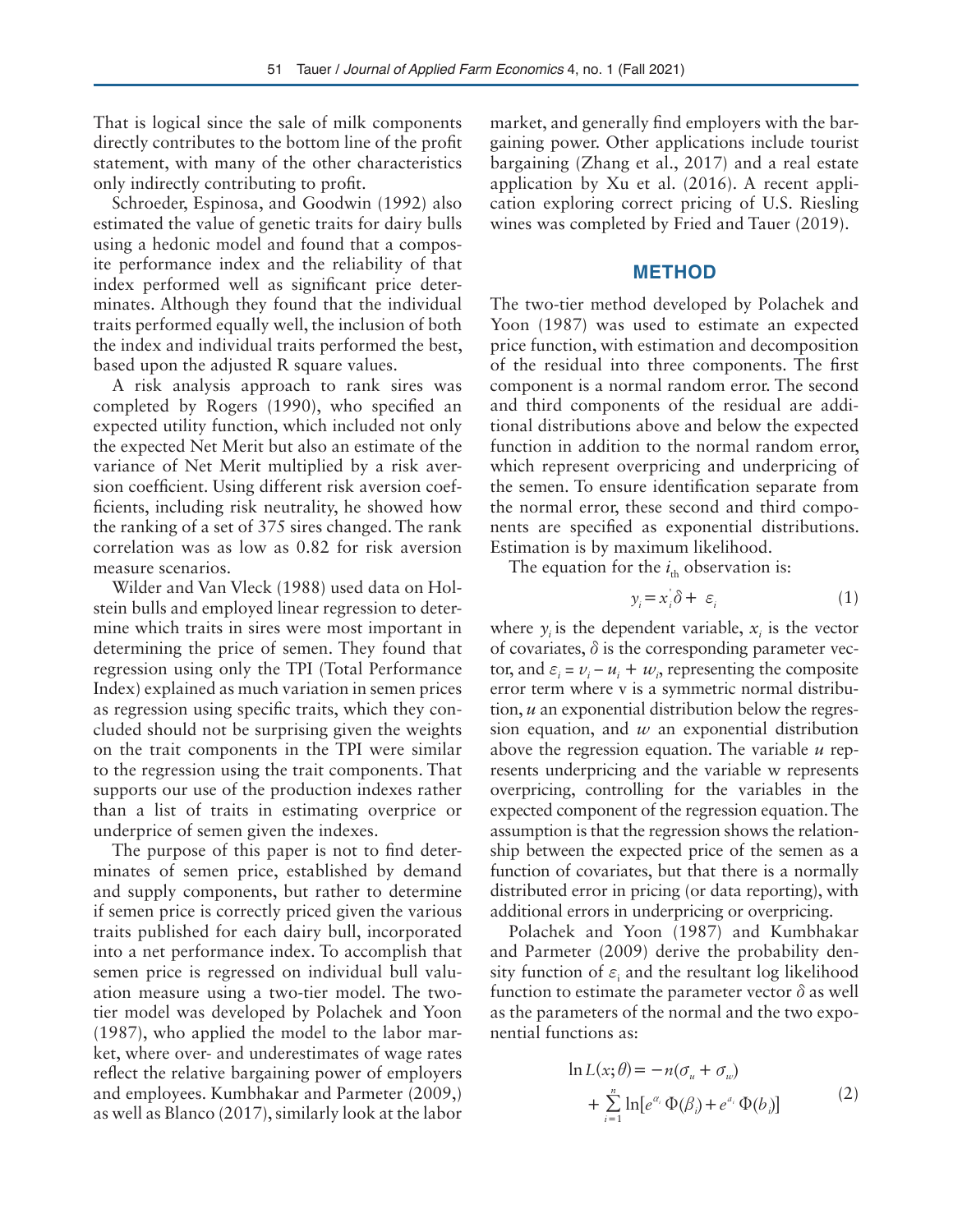where  $\theta = \{\delta, \sigma_v, \sigma_u, \sigma_w\}$  and

$$
a_i = \frac{\sigma_v^2}{2\sigma_w^2} - \varepsilon_i/\sigma_w \ \alpha_i = \frac{\varepsilon_i}{\sigma_u} + \frac{\sigma_v^2}{2\sigma_u^2} \ b_i = \frac{\varepsilon_i}{\sigma_v} - \sigma_v/\sigma_w
$$

$$
\beta_i = -(\frac{\varepsilon_i}{\sigma_v} + \sigma_v/\sigma_u)
$$

From these estimates the conditional distributions for  $u_i$  and  $w_i$  can be derived as:

$$
E\left(\frac{u_i}{\varepsilon_i}\right) = \frac{1}{\lambda} + \exp\left\{\alpha_i - a_i\right\}\sigma_v\left[\varphi(-\beta_i) + \beta_i\Phi(\beta_i)\right]/\chi_{1i} \tag{3}
$$

$$
E\left(\frac{w_i}{\varepsilon_i}\right) = \frac{1}{\lambda} + \sigma_v \left[\varphi(-b_i) + b_i \Phi(b_i)\right] / \chi_{1i} \tag{4}
$$

where  $\lambda = \frac{1}{\sigma_u} + \frac{1}{\sigma_w} \chi_{1i} = \Phi(b_i) + \exp{\{\alpha_i - a_i\}} \Phi(\beta_i).$ 

The following parameterizations are used if variables are included in the u and w underpricing or overpricing terms:  $\mu_u = \exp(c_u + Z_i^u * B_u)$ and  $\mu_w = \exp(c_w + Z_i^{w*} \ B_w)$ , where  $c_u$  and  $c_w$  are constants,  $Z_i^u$  and  $Z_i^w$  (optional) are vectors of observational-specific variables, and *B<sub>u</sub>* and *B<sub>u</sub>* are the corresponding coefficient vectors. A major modeling decision is whether a covariate should be included in the expected function or in one or both of the two-tier error components. That depends upon whether the variable is thought to influence the expected function or the error around the expected function.

Because the expected values of variables *u* and *w* are conditional upon the total error, and because the expected component of the regression is estimated with error such that the regression can overlap both u and w distributions, each observation has an estimate of both overpricing and underpricing.

Finally, because the dependent variable is in logarithmic form, an exact percentage of over or underpricing is obtained as:

$$
PercentOver = 100[e^{E(u/\varepsilon)} - 1]
$$

$$
PercentUnder = 100[e^{E(u/\varepsilon)} - 1]
$$

Maximum likelihood estimates of the parameters in  $\theta$  are from the software Stata using the ado file "twotier" written by Hung-Jen Wang.<sup>2</sup> Given that exponential functions are specified for the overpricing and underpricing errors, with a change in signs, and the random error is normally distributed, the parameters of the maximum likelihood equation (2) are identifiable (Kumbhakar & Parmeter, 2009).

Those parameters are used to mathematically derive estimates of the over- and underpricing. Because the expected price equation is estimated with error v, each observation includes both an overprice estimate as well as an underprice estimate.

# **DATA**

Holstein dairy bull genomic trait information and semen prices were obtained from the National Association of Animal Breeder certified semen services.3 This dataset analyzed consisted of 406 active U.S. available artificial insemination (AI) Holstein bulls from the December 2018 data file for which complete data including semen prices were available. In addition to the natural log price of semen as the dependent variable, Net Merit Value and Net Merit Reliability are used as independent variables, all reported in Table 1. The price of semen is used as reported in the database with no adjustment for volume discounts or other adjustments, but is converted into natural logarithmic values because of convention in the efficiency literature to allow the underprice and overprice estimates to be percentages.

Net Merit Values are constructed from individual sire traits transmitted to daughters that reflect the economic value that daughter should contribute to farm profits over her life, using representative farm models to determine the profit impact (VanRaden, 2017).<sup>4</sup> For instance, two important traits with high weights in the Net Merit Value are the net value of protein and fat that a daughter will produce in a year. These are important traits because most U.S. farmers are paid for their milk based upon the pounds of protein and the pounds of fat found in the milk. Net return per pound is the price of protein or fat minus the cost of additional feed required to produce an additional pound of protein or fat, assuming other production costs remain constant with a one-pound increase in protein or fat. Other traits indirectly affect net revenue or reduce cost. For instance, a high productive life, another important trait in the Net Merit Value, reduces the cost of replacement and thus affects profit.

The published Net Merit Values are centered at zero to reflect whether the net merit of a sire is above or below peer sires. The Net Merit of the average bull in the year 2018 data was \$492, with a range from negative \$778 to a positive \$972. Unlike the price of semen, these performance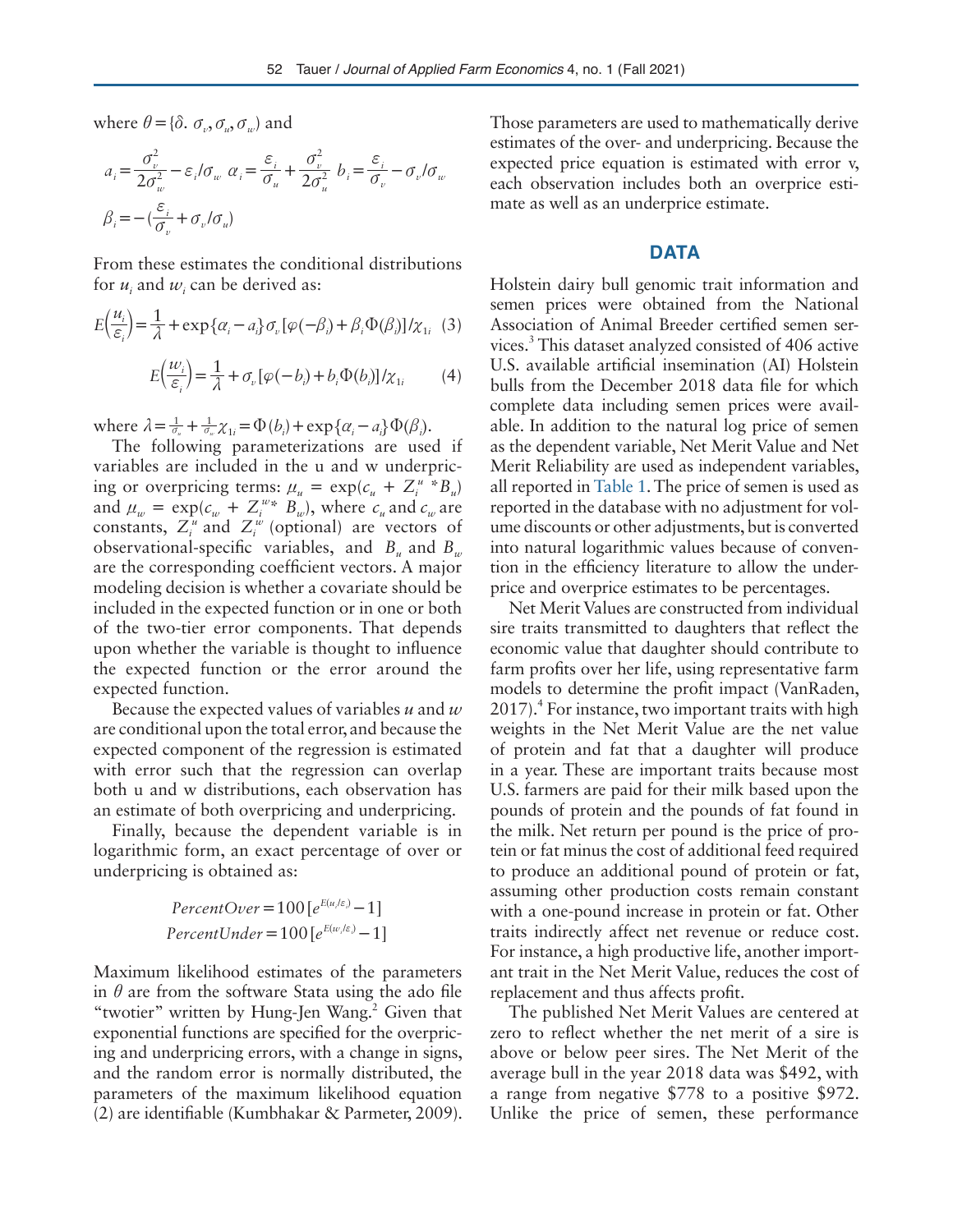|                              |         | Standard  |         |         |
|------------------------------|---------|-----------|---------|---------|
| Variable                     | Average | Deviation | Minimum | Maximum |
| Semen Price (\$)             | 26      | 13        | 3       | 115     |
| Net Merit (Net Return)*      | 492     | 272       | $-778$  | 972     |
| Net Merit Reliability^       | 91      | 5         | 76      | 99      |
| Fat Pounds*                  | 44      | 31        | $-74$   | 121     |
| Protein Pounds*              | 33      | 23        | $-69$   | 91      |
| Somatic Cell Count (log)*    | 2.8     | 0.2       | 2.4     | 3.4     |
| Type (Composite)*            | 1.5     | 0.8       | $-1.6$  | 4.2     |
| Productive Life (Months)*    | 3.2     | 2.3       | $-6.2$  | 8       |
| Daughter Pregnancy Rate (%)* | 0.9     | 2.0       | $-5.5$  | 5.9     |
| Birth Year                   | 2012    | 2.3       | 2000    | 2015    |

### Table 1. Summary of the Data  $(N = 406)$

\* These variables are normalized around zero, where zero represents an average animal

^ Net Merit Reliability is the variance of predicted Net Merit divided by the variance of true Net Merit.

See https://aipl.arsusda.gov/reference/nmcalc-2018.htm (accessed 11/18/20).

values were not converted into natural logarithmic values given that they are constructed by normalizing around mean profit, producing many negative values. Net Merit Reliability is the variance of predicted Net Merit divided by the variance of true Net Merit. Reliability increases as more daughter information becomes available.

For robust checking, some of the important components of the Net Merit Value are used as separate variables in a separate estimation of the two-tier model. A summary of these covariates are reported in Table 1, and are again normalized around zero, to reflect potential bull performance below or above peer bulls.

All of these variables are included in the expected function rather than in either of the two-tier error terms. However, included as a variable in the twotier error terms is the birth year of bulls to determine if younger bulls command a price premium.

# **RESULTS AND DISCUSSION**

Estimations of the natural log of semen prices on various groups of independent variables are reported in Table 2. Model 1 has Net Merit as the sole independent variable. Nonlinearity is often used in hedonic type models. Given that Net Merit Values are centered on the mean value, producing numerous negative values, neither the log nor

quadratic value of the Net Merit Value could be included in the regression. However, nonlinearity is exhibited by the natural log of the dependent variable. Model 2 includes the Net Merit Reliability in addition to the Net Merit Value, while Model 3 includes the birth year of the bull as an additional explanatory variable in the underpricing component. Model 4, for robust testing, uses as the independent variables important characteristics used in the construction of the Net Merit Value rather than the Net Merit Value itself.

All estimated coefficients in Models 1, 2, and 3 are highly statistically significant, including the coefficients for the overpricing and underpricing of the semen. The coefficient estimate of each independent variable is positive such that a higher variable value leads to higher semen prices. In the robust test equation Model 4, only the fat, somatic cell score, and cow type are statistically significant. Surprising, the protein variable is statistically insignificant. In all equations, estimates for the underpricing and overpricing coefficients are all highly statistically significant with similar estimates.

The estimates on the three error terms are all negative, but that is because the dependent variable is the natural log of the semen price. Converting to nonlog form, for instance, the random error coefficient estimate of –1.2392 in Model 1,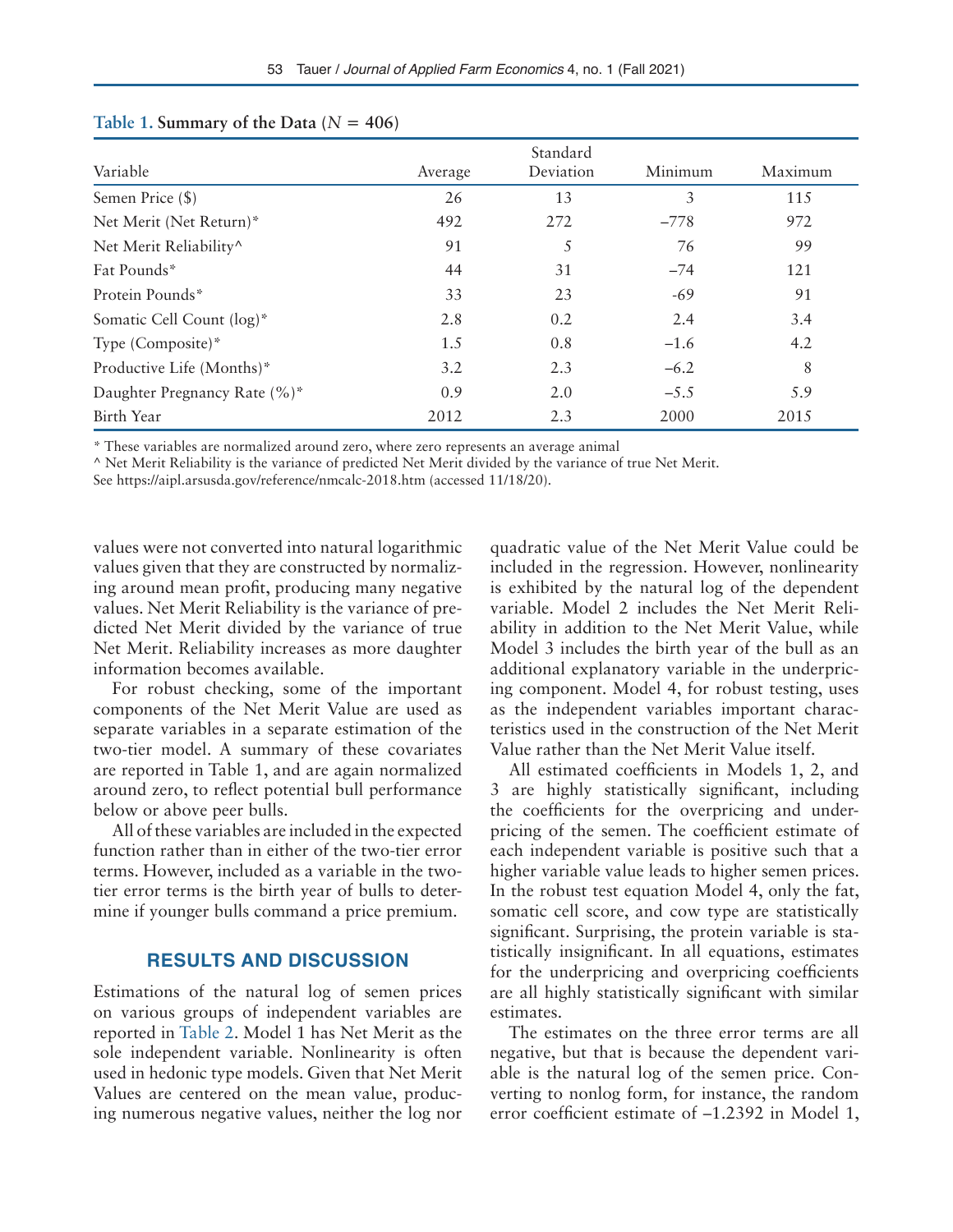| Variable                | Model 1                    | Model 2                    | Model 3                    | Model 4                    |
|-------------------------|----------------------------|----------------------------|----------------------------|----------------------------|
| Net Merit               | $0.00042***$<br>(5.34)     | $0.00039***$<br>(5.22)     | $0.00031***$<br>(3.78)     |                            |
| Net Merit Reliability   |                            | $0.02238***$<br>(5.33)     | $0.02481***$<br>(5.77)     |                            |
| Fat Pounds              |                            |                            |                            | $0.00266***$<br>(2.68)     |
| Protein Pounds          |                            |                            |                            | 0.00052<br>(0.38)          |
| Somatic Cell Score      |                            |                            |                            | $0.30653**$<br>(2.27)      |
| Type                    |                            |                            |                            | $0.22477***$<br>(9.03)     |
| Productive Life         |                            |                            |                            | $0.02503*$<br>(1.76)       |
| Daughter Pregnancy Rate |                            |                            |                            | 0.01137<br>(0.89)          |
| Intercept               | $3.0017***$<br>(45.59)     | $1.0166***$<br>(2.68)      | $0.84028**$<br>(2.18)      | 1.77787***<br>(4.30)       |
| V (Random Error)        | $-1.2392***$<br>$(-11.93)$ | $-1.3524***$<br>$(-11.95)$ | $-1.3612***$<br>$(-11.94)$ | $-1.4160***$<br>$(-11.42)$ |
| U (Underpricing)        | $-1.3485***$<br>$(-9.88)$  | $-1.2704***$<br>$(-10.84)$ |                            | $-1.3552***$<br>$(-10.70)$ |
| U (Birth Year)          |                            |                            | $-0.7243**$<br>$(-2.14)$   |                            |
| U (Intercept)           |                            |                            | 144.4484**<br>(2.12)       |                            |
| W (Overpricing)         | $-1.5639***$<br>$(-9.57)$  | $-1.6106***$<br>$(-10.04)$ | $-1.6298***$<br>$(-9.93)$  | $-1.6606***$<br>$(-10.43)$ |
| Wald Chi Square         | 28.54***                   | $61.87***$                 | $57.04***$                 | $125.22***$                |
| Log Likelihood          | $-240.07$                  | $-226.71$                  | $-224.40$                  | $-198.92$                  |
| $\mathbf N$             | 406                        | 406                        | 406                        | 406                        |

| Table 2. Estimation of Holstein Bull Semen Prices Using Twin-Tier Models (z test statistics in |  |  |  |  |
|------------------------------------------------------------------------------------------------|--|--|--|--|
| parentheses)                                                                                   |  |  |  |  |

The symbols \*, \*\*, and \*\*\* represent statistical significance ( $H_0 = 0$ ) at the 10, 5, and 1 percent levels, respectively.

produces a value of 0.2896, the standard error of the random error.

It was hypothesized that the age of the bull may influence overpricing or underpricing of semen, such that younger bulls might be overpriced or underpriced relative to older bulls. Therefore, the birth year of bulls was first embedded into both the overpricing and underpricing variables of w and u, but the maximum likelihood function did not solve, implying that birth year was not a

determinate factor in both overpricing and underpricing. The birth year was then entered only in the overpricing component and then only in the underpricing component. As shown as Model 3 in Table 2, birth year was statistically significant in underpricing such that older bulls tended to have errors in underpricing. Birth year did not affect the error in overpricing, however. It may be that demand has decreased for older bulls who may have been overused in breeding, and thus a need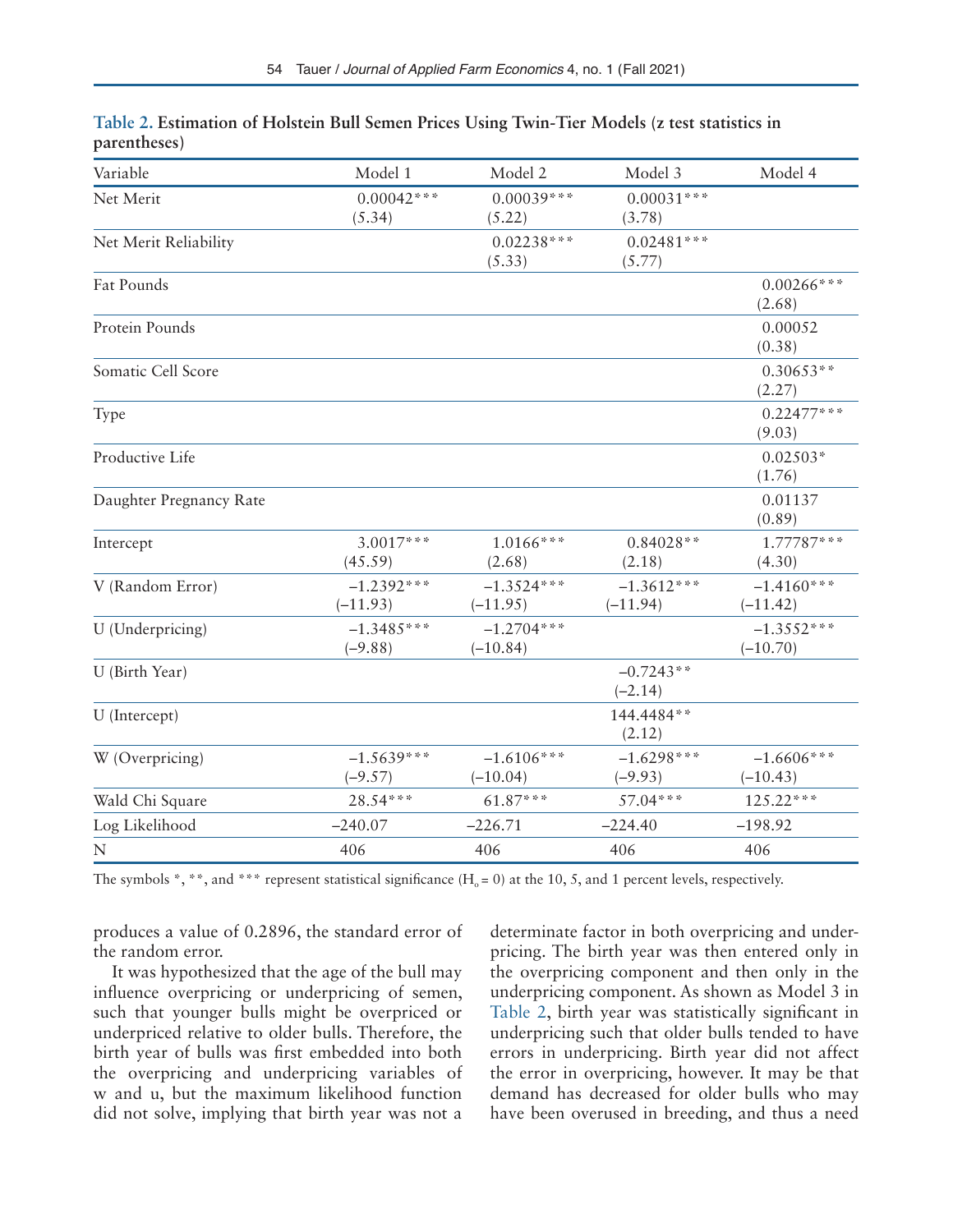exists to more heavily discount their listed price. Obviously, these older bulls would be a good bargain, especially if not previously used extensively in a herd. $5$ 

The estimated expected relationship between the Net Merit Value and the price of semen as estimated by Model 1 in Table 2 is shown in Figure 1. The relationship, given the estimation is in semilogarithmic form, is slightly nonlinear. Also included in Figure 1 is the plot of the observations.

The derivation of the average overpricing and underpricing with standard deviation and ranges of the model estimates are reported in Table 3. The average estimate of overpricing is around 25%, and the average estimate of underpricing is around 33%. This implies that on average semen is more



**Figure 1. Expected semen price conditional on Net Merit Value. Semen priced greater than \$50 suppressed for graph clarity (8 observations).**

| Table 3. Summary Statistics of Percent Underpricing and Overpricing of |  |  |  |  |
|------------------------------------------------------------------------|--|--|--|--|
| Holstein Bull Semen Prices, Models 1, 2, and 4 from Table 2            |  |  |  |  |

| Variable                                      | Mean  | Std. Dev. | Minimum | Maximum |  |  |  |  |  |
|-----------------------------------------------|-------|-----------|---------|---------|--|--|--|--|--|
| Net Merit (Model 1)                           |       |           |         |         |  |  |  |  |  |
| Overpricing                                   | 24.62 | 23.81     | 12.29   | 315.56  |  |  |  |  |  |
| Underpricing                                  | 32.95 | 44.41     | 12.29   | 572.57  |  |  |  |  |  |
| Net Merit and Net Merit Reliability (Model 2) |       |           |         |         |  |  |  |  |  |
| Overpricing                                   | 21.81 | 33.59     | 7.01    | 397.26  |  |  |  |  |  |
| Underpricing                                  | 32.95 | 65.04     | 7.01    | 758.27  |  |  |  |  |  |
| Bull Traits (Model 4)                         |       |           |         |         |  |  |  |  |  |
| Overpricing                                   | 20.74 | 30.27     | 7.31    | 338.03  |  |  |  |  |  |
| Underpricing                                  | 29.31 | 54.49     | 7.31    | 686.40  |  |  |  |  |  |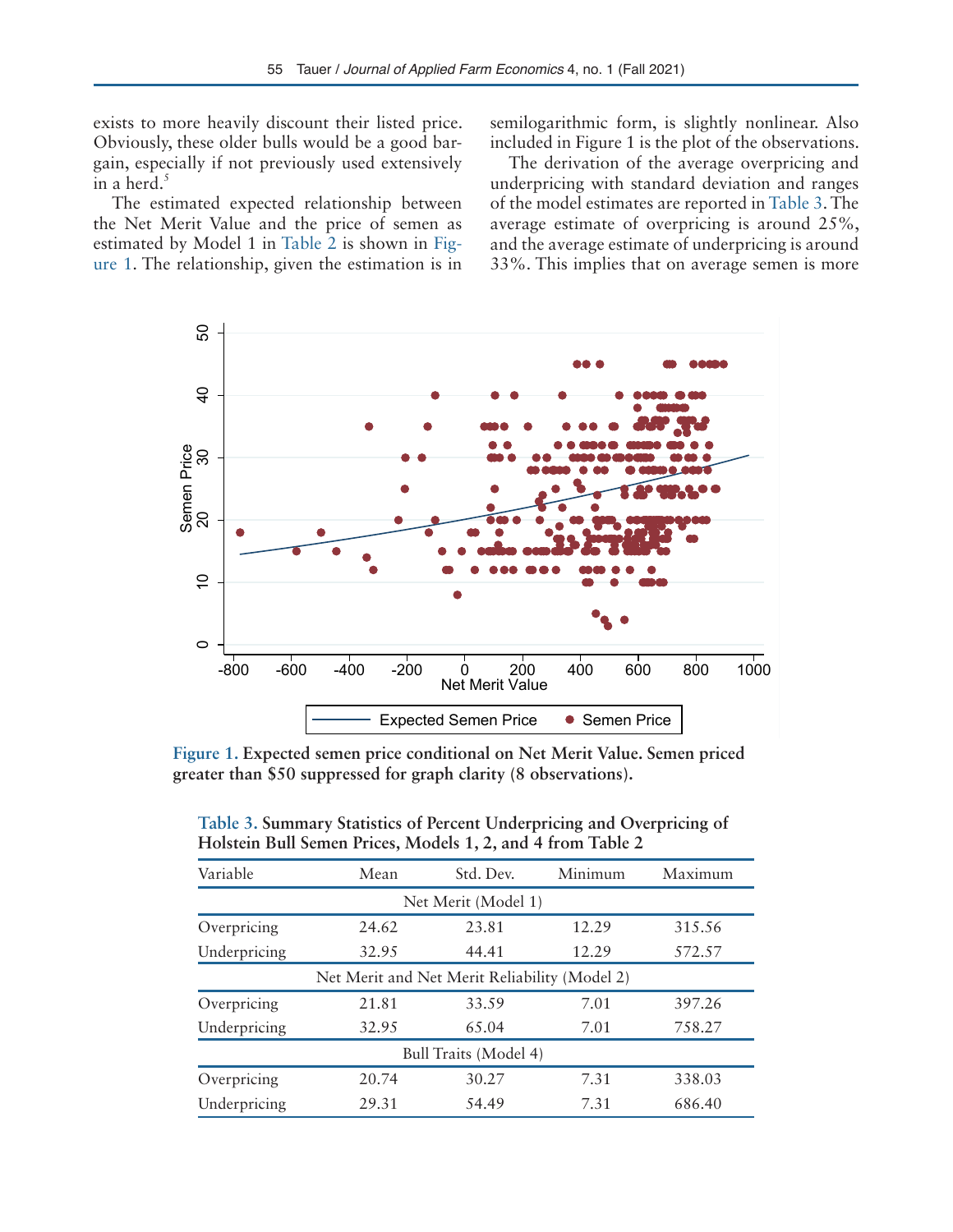

**Figure 2. Percent overpriced and underpriced of Holstein bull semen using a two-tier model using the Net Merit Index alone or with the Net Merit Reliability measure.**

underpriced than overpriced. Although on average overpricing and underpricing is not extreme, some semen is extremely overpriced at over 300% and other semen underpriced close to 600%. If Net Merit Value accurately reflects the value the bull will contribute to the farm, a farmer should obviously avoid semen that is overpriced and instead use the semen that is underpriced. As an alternative, when price discounts from listed prices are the norm, farmers might use the overpriced estimates to negotiate a lower price for semen. Semen sellers might also use underpriced estimates to revise listed prices.

The distribution of percentage of semen overpriced and underpriced is shown in Figure 2, which shows the results using Model 1 in Table 2. That distribution is truncated at an absolute value of 50% for best illustration of the results. However, when overprice and underprice distributions obtained from the Net Merit and Net Merit Reliability regression of Model 2 in Table 2 is also plotted in Figure 2, the amount of overpricing and underpricing both shifts to the center, reflecting the importance of Merit Reliability in pricing semen.

Low semen prices tend to be underpriced and high semen prices tend to be overpriced as illustrated in Figure 3. That relationship is inherent in pricing of any input; setting a low price increased the chance of underpricing an input, while setting a high price increased the chance of overpricing. More interesting is the pricing relationship by the Net Merit Value of the sire, as illustrated in Figure 4. There is a pattern of both underpricing and overpricing of semen as the Net Merit Value of the bull increases. However, that relationship is more pronounced with underpricing, where there is more underpricing of semen at large Net Merit Values. That pattern also appears for overpricing, but there are also overpriced bulls at low and even negative Net Merit Values.

# **CONCLUSION**

Dairy farmers select semen to use in their herd based upon the transmittable traits of bulls and the price of the semen. Because bulls transmit many traits, a Net Merit Value measuring the overall profitability of semen to a representative herd is available to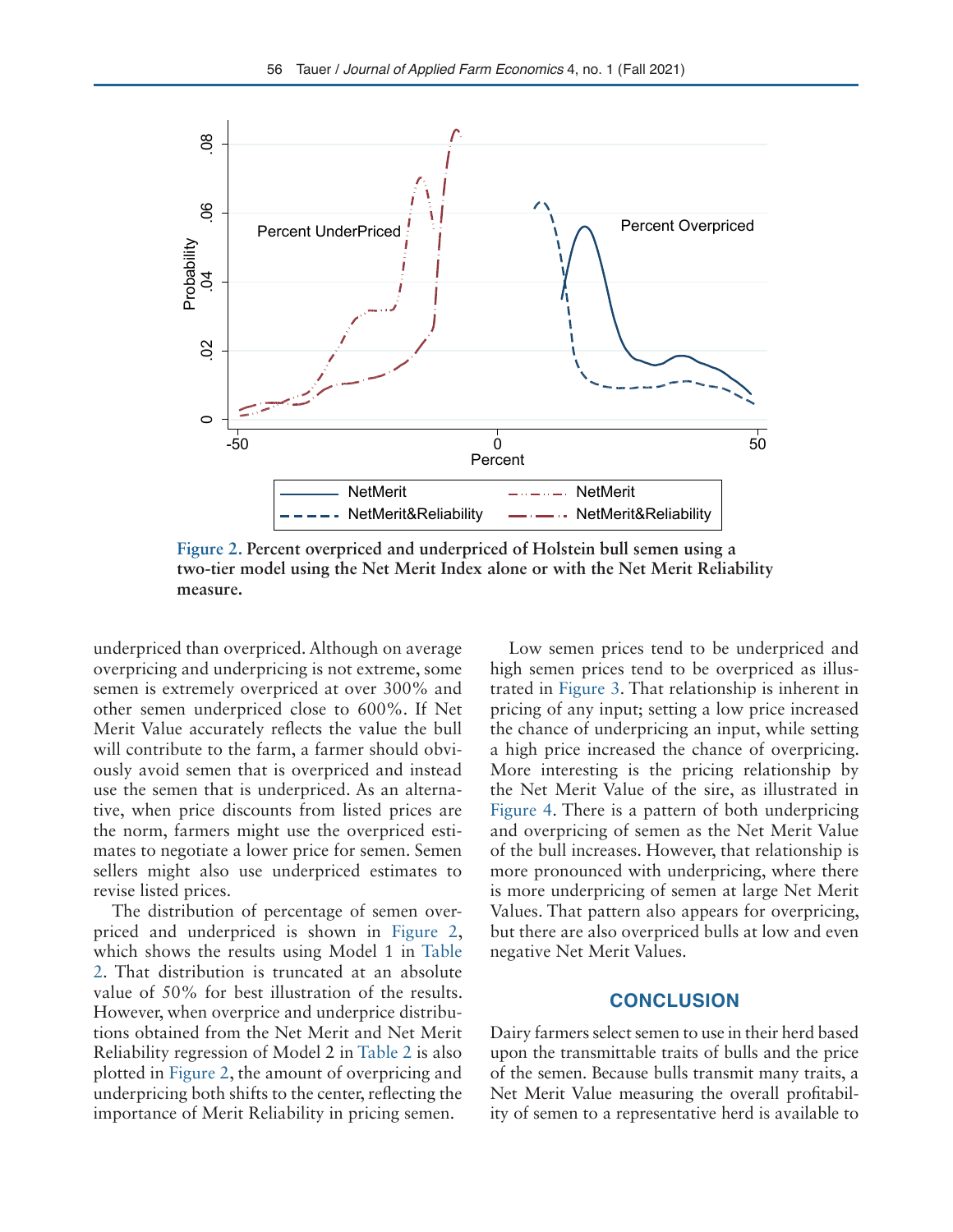

**Figure 3. Percentage of overpriced or underpriced of semen prices by semen price (overprice or underprice determined by Net Merit and Net Merit Reliability two-tier regression). Four underpriced outliers, three overpriced outliers, and four semen prices greater than \$75 were removed for graph clarity.**



**Figure 4. Percentage of overpriced or underpriced of semen prices by Net Merit (overprice or underprice determined by Net Merit and Net Merit Reliability two-tier regression). Four underpriced outliers, three overpriced outliers, and four semen prices greater than \$75 removed for graph clarity.**